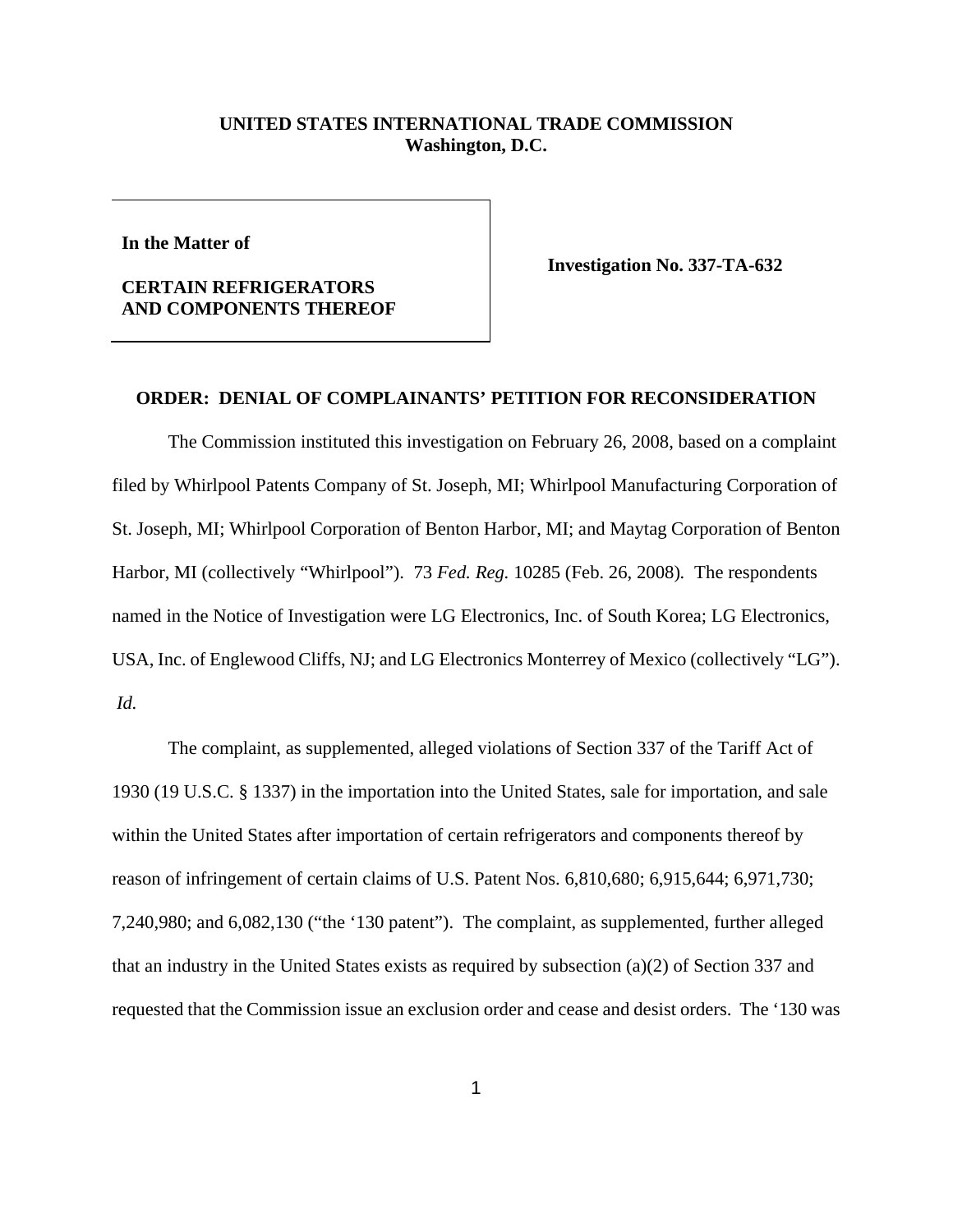the sole remaining patent in this investigation after the investigation was terminated with respect to the other asserted patents.

On October 9, 2009, the presiding administrative law judge ("ALJ") issued his remand initial determination ("RID"), in which he found no violation of Section 337. Specifically, the ALJ found that the accused refrigerators and components thereof do not infringe claims 1, 2, 4, 6, 8, and 9 of the '130 patent literally or under the doctrine of equivalents. The ALJ also found that claims 1, 2, 4, 6, and 9 of the '130 patent are invalid under 35 U.S.C. § 103 for obviousness, but that claim 8 of the '130 patent is not invalid under 35 U.S.C. § 103. The ALJ further found that a domestic industry exists.

On December 14, 2009, the Commission determined to review the RID in its entirety and requested briefing on the issues it determined to review, remedy, the public interest, and bonding. 74 *Fed. Reg.* 67250 (Dec. 18, 2009). In particular, the Commission determined to review the ALJ's finding that claims 1, 2, 4, 6, and 9 of the '130 patent are invalid under 35 U.S.C. § 103 for obviousness, and in its notice of review, the Commission asked the parties for briefing on the issues under review, remedy, the public interest, and bonding. On December 30, 2009, the parties filed initial written submissions regarding the issues identified by the Commission, and on January 7, 2010, the parties filed reply submissions.

On February 12, 2010, the Commission determined to affirm the ALJ's determination of no violation. 75 *Fed. Reg.* 7520-2 (Feb. 19, 2010). Specifically, the Commission determined to affirm the ALJ's finding that claims  $1, 2, 4, 6$ , and 9 of the '130 patent are invalid for obviousness with several modifications to the analysis concerning claims 1 and 2. The Commission issued an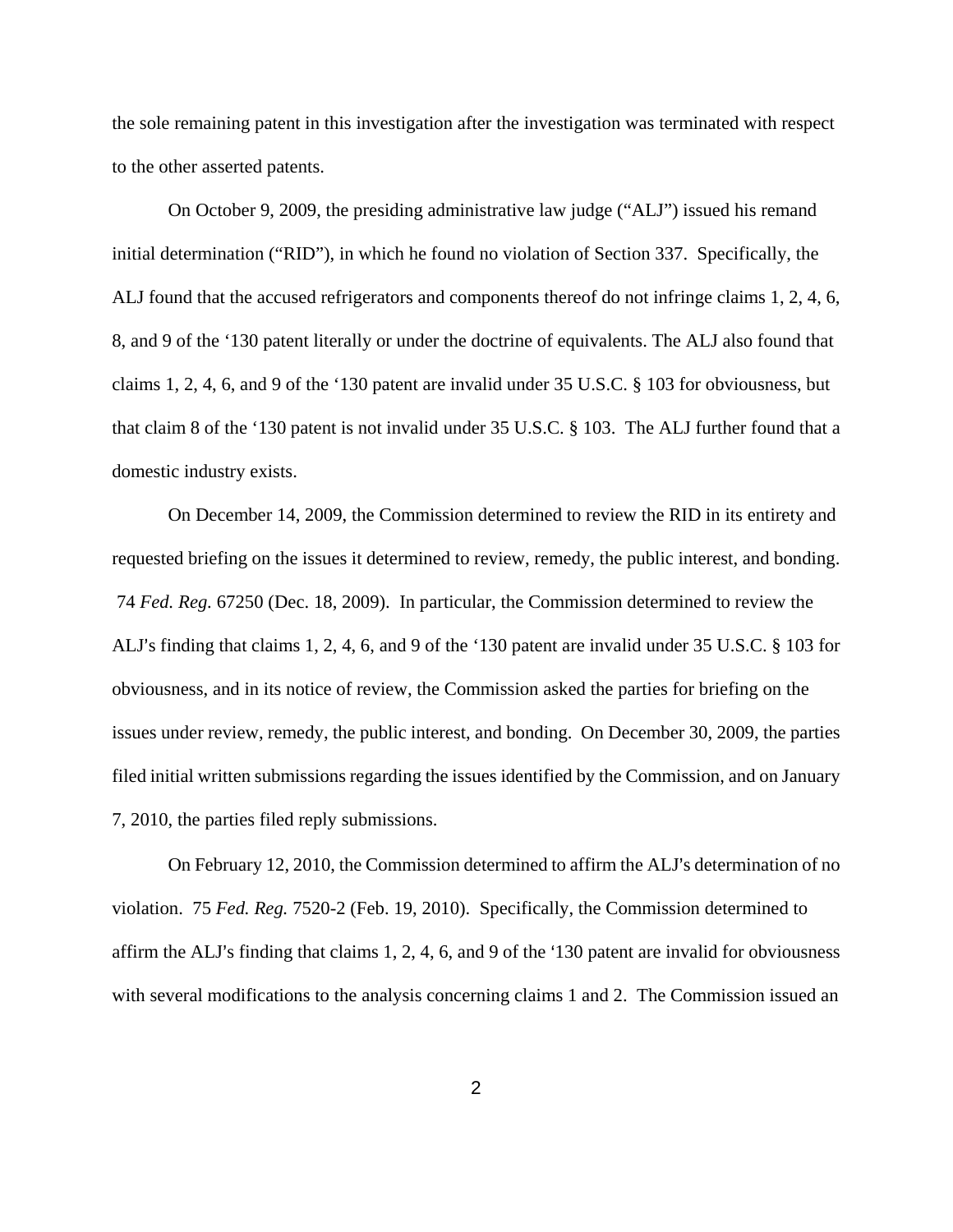Opinion concerning its reasons for affirming the ALJ's determination of no violation, and specifically detailing its reasons for affirming the ALJ's findings with respect to obviousness with certain modifications. Commission Opinion (Feb. 23, 2010).

On March 1, 2010, Whirlpool filed a petition for reconsideration of the Commission's

decision to affirm the ALJ's finding that claims  $1, 2, 4, 6$ , and 9 of the '130 patent are invalid for

obviousness. LG and the Commission investigative attorney filed oppositions to the petition on

March 8, 2010.

Commission Rule 210.47 provides in pertinent part:

Within 14 days after service of a Commission determination, any party may file with the Commission a petition for reconsideration of such determination or any action ordered to be taken thereunder, setting forth the relief desired and the grounds in support thereof. Any petition filed under this section must be confined to new questions raised by the determination or action ordered to be taken thereunder and upon which the petitioner had no opportunity to submit arguments.

19 C.F.R. § 210.47.

Whirlpool's petition for reconsideration of the Commission's determination that claims 1,

2, 4, 6, and 9 of the '130 patent are invalid for obviousness does not identify new questions raised

by the ALJ's RID or the Commission's final determination or present arguments that Whirlpool

did not have the opportunity to address in previous briefing before either the ALJ or the

Commission. As such, we find that Whirlpool's petition for reconsideration does not satisfy the

requirements of Commission Rule 210.47.